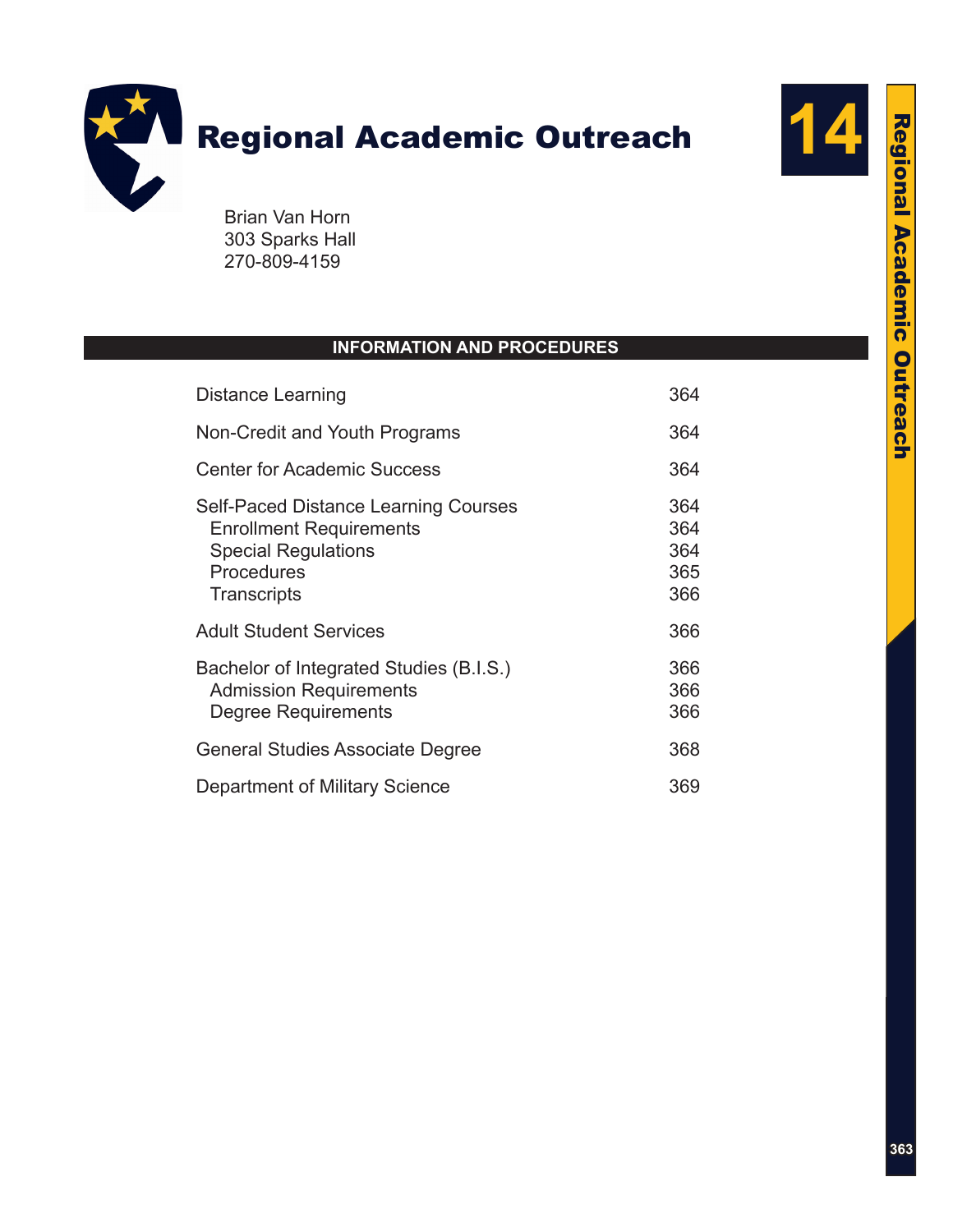# <span id="page-1-0"></span>Regional Academic Outreach Regional Academic Outreach

# Regional Academic Outreach

The Regional Academic Outreach (RAO) office meets the state mandate to serve the non-traditional students who desire educational opportunities in the 18 western most counties in Kentucky. RAO organizes all extended campuses, and off-campus courses, self-paced distance learning courses, online courses, workshops, conferences, non-credit courses, community education courses, military programs, adult student services, and summer school. Murray State University is a member of the Association for Continuing Higher Education.

# Distance Learning-Extended Campuses

Murray State University offers an extensive schedule of degree programs and courses at regional campus locations and/or via distance learning technologies, including interactive television (ITV), and the Internet. Graduate and undergraduate degree programs and courses are offered in Paducah, Hopkinsville, Madisonville, Henderson, and Ft. Campbell, as well as other locations throughout the region. Murray State University has a fully interactive two-way video classroom network. This network links the main campus with the MSU regional campuses and centers throughout the 18-county service region. Information concerning admission, registration, and class schedules is published each semester in the *Distance Learning Programs Schedule.* To obtain a copy of the current schedule, contact 270-809-4159; outside Calloway County, call toll free, 1-800-669-7654.

## Distance Learning-Online

Online courses are instruction conducted entirely on the Internet. Students should have a basic knowledge of computers, reliable Internet access, and experience using e-mail. Online courses are published in the official schedule of classes each semester with an instruction method of "web". Like traditional courses, registration for online courses is through the *myGate* system. Online course are available for all admitted MSU students. There is no special application needed to enroll in online courses. Online course tuition is different from traditional courses. Visit the MSU website or call the Bursar's Office (270-809-4227) for current tuition rates.

For more information about these courses, contact 270-809-4159 or 1-800-669-7654.

### Non-Credit and Youth Programs

Continuing education programs and services include non-credit professional development courses, workshops, teleconferences, and seminars; conference coordination, continuing education unit (CEU) administration; and other special programs. Online professional certificate programs are also offered through a partnership with ed2go.com. University faculty/staff, business and industry, and other interested individuals are encouraged to contact the office regarding their special training needs and interests.

Also offered are a wide range of youth programs, including camps with commuter and residential options, and ACT prep workshops. Registration services are available for youth and adult programming as well as conference and event coordination services.

For more information about youth programs, online certificates, conferences and workshops, or any of the non-credit programs, contact the Office of Non-Credit and Youth Programs, 270-809-3659.

# Center for Academic Success

The Center for Academic Success is focused on the success of all students. The Center coordinates the offerings of several different programs. Housed within the Center is the Community College, Academic English Program, free tutoring program in a variety of subjects, Pathways to Success Program, first-year experience support and resources programs, and the Kentucky Transitional Assistance Program, as well as, dedicated instructors and advisors to support student success.

The Pathways to Success Program (P2S) is a unique program focused on providing intentional and intense support, academic and career advising, developmental coursework, mentoring, and tutoring for students admitted into the program. Students have an extraordinary first year expe-rience focused on their Pathway to Success.

For more information about any of the programs, contact the office of the Center for Academic Success at 270-809-2666.

### Self-Paced Distance Learning Courses

For students who cannot attend traditional classes either on the main campus or at one of the off-campus locations, the university offers self-paced distance learning courses.

### **Enrollment Requirements**

Self-Paced Distance Learning (SPDL) courses are only available to students in the United States of America and U.S. territories that hold a high school diploma or equivalent. Each student desiring to earn credit by self-paced distance learning study assumes full responsibility for determining if these courses will fulfill the requirements for their degree or certificate and are solely responsible for all payments. If you have questions, check with your academic advisor before enrolling.

The credit hours assigned to a self-paced distance learning course will be considered in determining the total semester hours of a MSU resident student. Credit earned by self-paced distance learning study will be credited to the term in which the course is enrolled. On the application the student must state whether he/she is or is not currently enrolled in residence, self-paced distance learning, or extended campus study at MSU or any other institution; otherwise, credit is jeopardized. A student will be allowed to receive credit for a maximum of six hours each semester, or 12 hours during the regular academic year of nine months, or 16 hours within a calendar year through selfpaced distance learning study.

### **Special Regulations**

Courses taken by self-paced distance learning study are normally not acceptable as part of the major or minor. Students desiring to take a SPDL course in their major or minor field must obtain written permission from the department chair. A self-paced distance learning course cannot be used to repeat a non-self-paced distance learning course where a grade has already been given.

**364**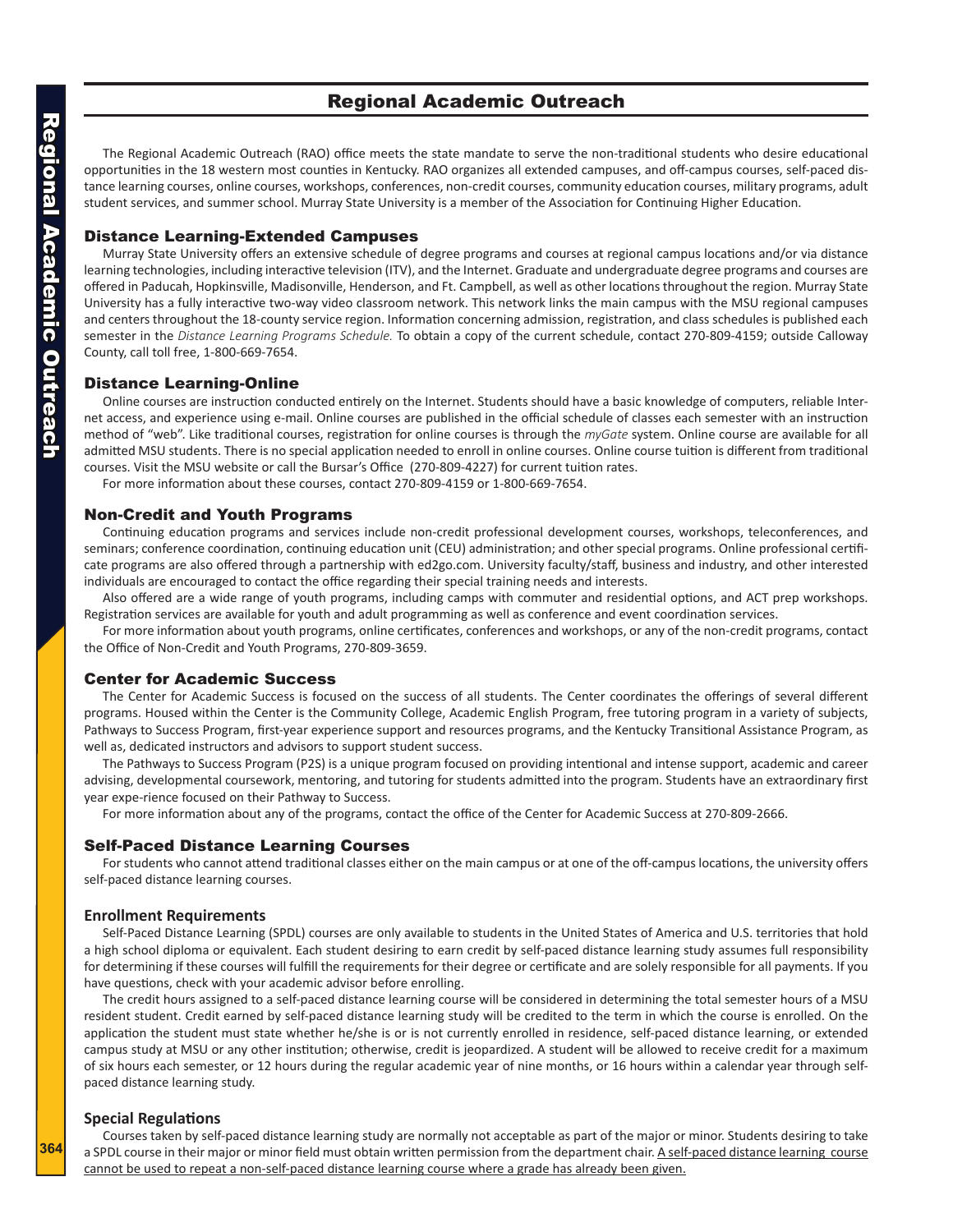### <span id="page-2-0"></span>**Course Numbers**

The numbers used to identify courses are as follows:

- **001-089** special category postsecondary courses
- **090-299** lower division undergraduate courses
- **300-499** upper division undergraduate courses
- **500-599** upper division undergraduate courses (requires at least a junior classification)

### **Grading System**

Results of the final grade for the self-paced distance learning course taken through Regional Academic Outreach will be recorded in the Office of the Registrar as follows:

- **A Excellent** = 4 quality points per credit hour **D Poor** = 1 quality point per credit hour
	-
- **C Fair** = 2 quality points per credit hour
- **B Good** = 3 quality points per credit hour **E Failure** = 0 points but counted as GPA hours
- **Procedures**

A student who desires to enroll in a self-paced distance learning course should use the application provided at - www.murraystate. edu/rao. The application should be mailed to Regional Academic Outreach, Self-Paced Distance Learning, 303 Sparks Hall, Murray State University, Murray KY 42071. After the application has been processed, the student will receive information on how to register for a course using their *myGate* account. Once the student is officially enrolled in the course and total tuition is paid, the course outlines and lessons will be mailed to the student's address received on the SPDL application. Due to Federal Guidelines, this process will be different for Murray State University students wishing to use financial aid to pay for a SPDL course (see *Financial Information*). Detailed instructions regarding procedures and practices of the self-paced distance learning program will be included. The student will need to purchase the necessary books and materials to begin coursework.

Completed lessons should be mailed to Murray State's Regional Academic Outreach office to be recorded and forwarded to the instructor for grading. Graded lessons are returned to the student. The instructor reserves the right to have any paper revised by the student. **There is a two-week time allowance for instructors to grade papers and finals.** 

**Beginning/Term Dates.** The beginning date for a self-paced distance learning study course is the date of enrollment using *myGate*. Your class will be attached to the term in which you enroll. A student may enroll for a course any time during the calendar year. The course must be completed within 52 WEEKS from the date of enrollment.

| <b>Fall Term</b>   | August 1 - November 30 |
|--------------------|------------------------|
| <b>Spring Term</b> | December 1 - April 30  |
| <b>Summer Term</b> | May 1 - July 31        |

*Murray State students who anticipate a graduation date within a year from the date he/she enrolls in a self-paced distance learning course need to contact the Graduation Office at 800-272-4MSU. It is his/her responsibility to inquire about possible Graduation Office deadlines to complete the course that may occur before the deadlines set by the Regional Academic Outreach Office.*

**Course Completion Time Allowances and Extensions.** The minimum completion times are as follows:

**2 semester hours completed in not less than four weeks** 

**3 semester hours completed in not less than five weeks** 

**4 semester hours completed in not less than eight weeks** 

**5 semester hours completed in not less than nine weeks**

**6 semester hours completed in not less than ten weeks** 

Students wishing to complete a SPDL course in less than the minimum allowable time must have written approval from the instructor and the RAO Dean on their application.

Students are given 52 weeks from the date of enrollment for the completion of a course. Extensions of three months and six months are considered on an individual basis. Requests for extension MUST be made in writing to Regional Academic Outreach at msu.selfpaced@ murraystate.edu.

**Payment.** Please check the *Schedule of Fees* for per-credit-hour rate. Payment may be made by credit card or electronic check on your *myGate* account after you have registered for the class. Payment in full MUST be received before the lesson packet will be mailed to the student.

**Financial Aid.** Murray State University students wishing to use financial aid to pay for a self-paced distance learning course must be enrolled in the same number of hours of face-to-face/online classes with Murray State University, during the same semester, as they are applying for the SPDL course and will have to submit the first lesson of the class (provided by RAO) before they can add the class on *myGate*. For more information regarding using financial aid to pay for a SPDL course, please call the Financial Aid Office at 270-809-2546.

**Withdrawal/Refunds.** Students may withdraw from self-paced distance learning courses within six months of their initial registration date. Withdrawals must be done in writing to the Self-Paced Distance Learning Office in Regional Academic Outreach. After six months of the initial registration date, students may not drop their self-paced distance learning course regardless of the number of lessons completed. Contact the Self-Paced Distance Learning Office for refund information.

**Materials.** All text and instructional materials are furnished by the student. Textbook information will be mailed along with lesson assignments for each course and can also be found on our website www.murraystate.edu/rao. Most textbooks may be purchased from the Murray State University Store (270-809-4388 or 1-800-749-8580) or from publishing companies. Used textbooks are sometimes available at the Murray State University Store.

**Course Grade Information.** A student who enrolls and completes a self-paced distance learning course within one term will have their final grade applied to their academic record in the semester in which they registered. It is the student's responsibility to confirm that this will not interfere with any financial aid/grant/scholarship monies they are receiving. If the student fails to complete the course by the expiration date, the student will receive an *E* (failing grade) on their academic record which could affect their financial aid, scholarships, athletic eligibility, VA benefits, or other aid for the semester they enrolled, if aid was used.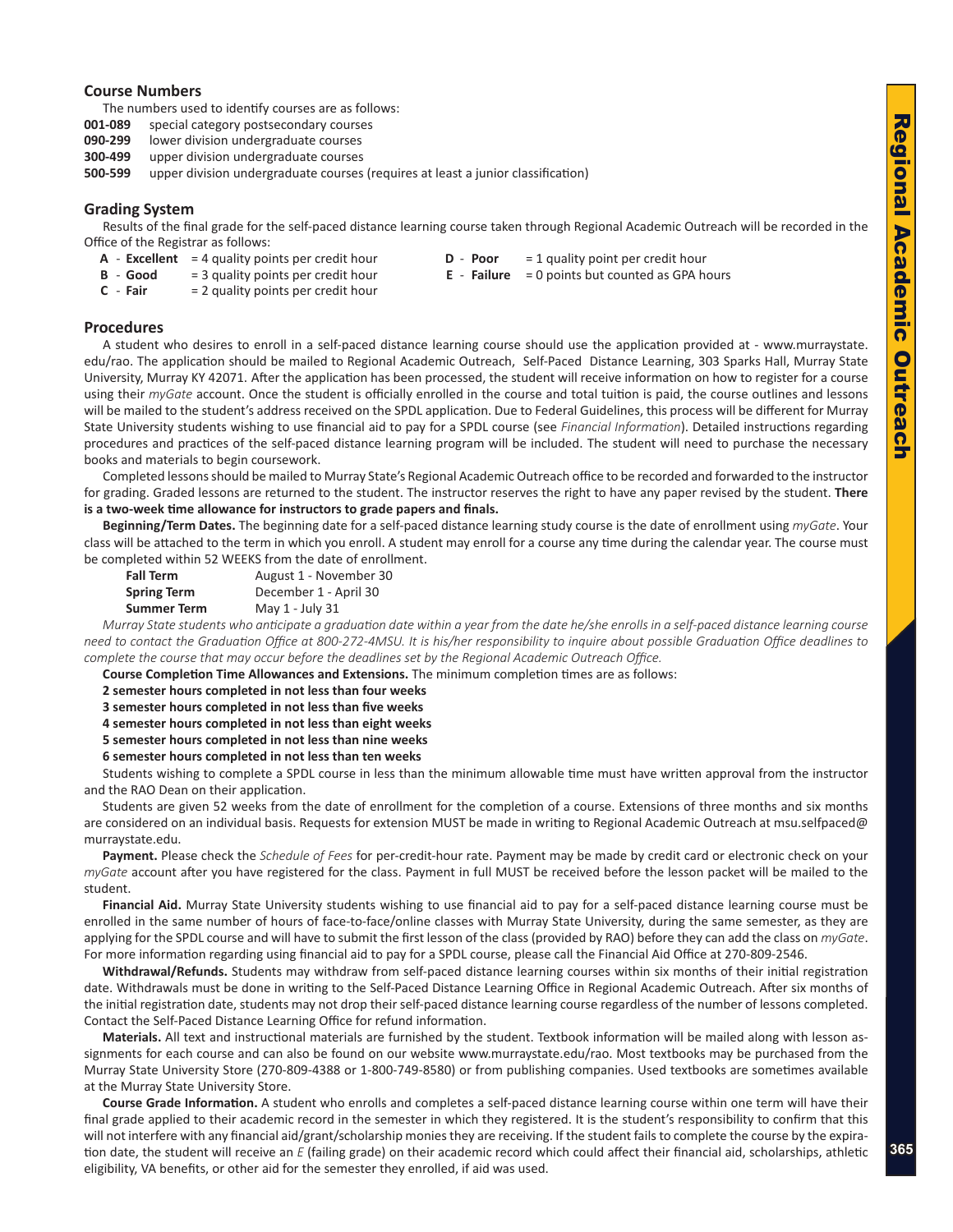<span id="page-3-0"></span>**Final Examinations.** A final examination is required at the completion of all of the courses and must be taken within 30 days from the time the last lesson is completed. The final exam counts at least 60% of the course grade. Applications for final exams should be received in the RAO office at least one week prior to the requested date of examination. If you plan to take the exam on campus, in our office, call 270-809- 5056 to set up a time and date. The examination can be given any weekday between 8:00 a.m. and 2:00 p.m., depending upon availability. These hours are specified so the student will have time to complete the examination before MSU closing hours. For students who cannot come to the MSU campus, arrangements may be made with an employee/instructor at your local community college, learning center, public school, or other college or university to proctor the examination. **Note:** a family member CANNOT proctor an exam.

**Course Completion Date.** The date of successful completion of the course will be the date the final examination paper is received in the RAO office. If credit is needed by a certain date, the student should plan so that the course can be completed according to the stated selfpaced distance learning course rules and regulations. **There is a two-week time allowance for instructors to grade papers and finals.**

**Course Verification.** A student will be considered officially enrolled in a self-paced distance learning course by the university only during the first semester they are registered in the course (regardless of how long it takes to complete the course). The university will only verify enrollment one time per SPDL course.

# **Transcripts**

After a student completes a self-paced distance learning course, his/her final grade will be sent to Murray State's Office of the Registrar for official recording on the academic record. A notice of completion of the course with the final grade will be mailed to the student. If a student wants credit transferred to another institution, he/she should go to www.murraystate.edu/academics/registrarsoffice/transcripts for information concerning requesting a transcript.

# Adult Student Services

The Office of Adult Student Services serves the needs of our current adult students and also works to attract new adult students. The mission of this office is to provide services for adults who want to continue their education. These services include pre-admission advising, adults-only orientations, a lounge and resource center, adult student scholarships, Alpha Gamma Epsilon a club for non-traditional students, and Alpha Sigma Lambda a national honor society for adult students. For more information about these services, contact the adult outreach office in the Lowry Center, 270-809-5796 or 855-668-8886.

# Bachelor of Integrated Studies (B.I.S.)

The Bachelor of Integrated Studies is an alternative baccalaureate degree for adults who already have college credits. The Integrated Studies program works best for students established in careers who do not need specific academic credential for a new career. It also works well for students who desire a liberal arts education and for some students who plan to enter graduate programs.

Adults find the B.I.S. attractive for its flexible degree requirements, which make it easier to apply previous college work to a Murray State degree. Other attractive features include acceptance of self-paced distance learning courses and transfer coursework, encouragement of students to seek college credit for prior learning, and the learning contract which enables Integrated Studies students to complete requirements in some courses without attending classes.

# **Admission Requirements**

The Integrated Studies degree is not for everyone. Admission into the program is available to adult students who meet the following conditions:

- Must have 60 hours of prior credit
- Must have a 2.2 GPA or higher in prior coursework
- Must have a one-year absence from school OR be a KCTCS transfer

Exceptions to the above requirements are made by consent of the Dean of Regional Academic Outreach.

**Limitations.** Due to the accreditation requirements of the College of Business, any student who wishes to apply business course credits to the Integrated Studies degree requirements must consult an Integrated Studies advisor. Students who have more than 25% of their coursework in business courses may be required to complete the business core. Teacher education and nursing program courses are not available to Integrated Studies students. The degree is not designed for students who want credentials for entry into professional fields that require a specific undergraduate course of study. Students wishing to change their major to the Bachelor of Integrated Studies, must first speak to a B.I.S. advisor and have an overall GPA of 2.5 or greater.

# **General Degree Requirements**

The Bachelor of Integrated Studies degree requires 120 semester hours. Thirty-two semester hours must be taken with Murray State. Thirty-nine upper-division credits, courses taken at or above the 300-level, must be completed. An overall Grade Point Average (GPA) of 2.0, 32 semester hours of credit with Murray State University with a GPA of 2.0, and 30 semester hours in a field of study with a GPA of 2.5 are required. **Note:** This degree does not restrict the final hours from transferring into Murray State so long as the transfer hours are pre-approved by the Integrated Studies advisor and the Registrar. **See Mandatory Developmental Courses section in** *Academic Degrees and Programs***.**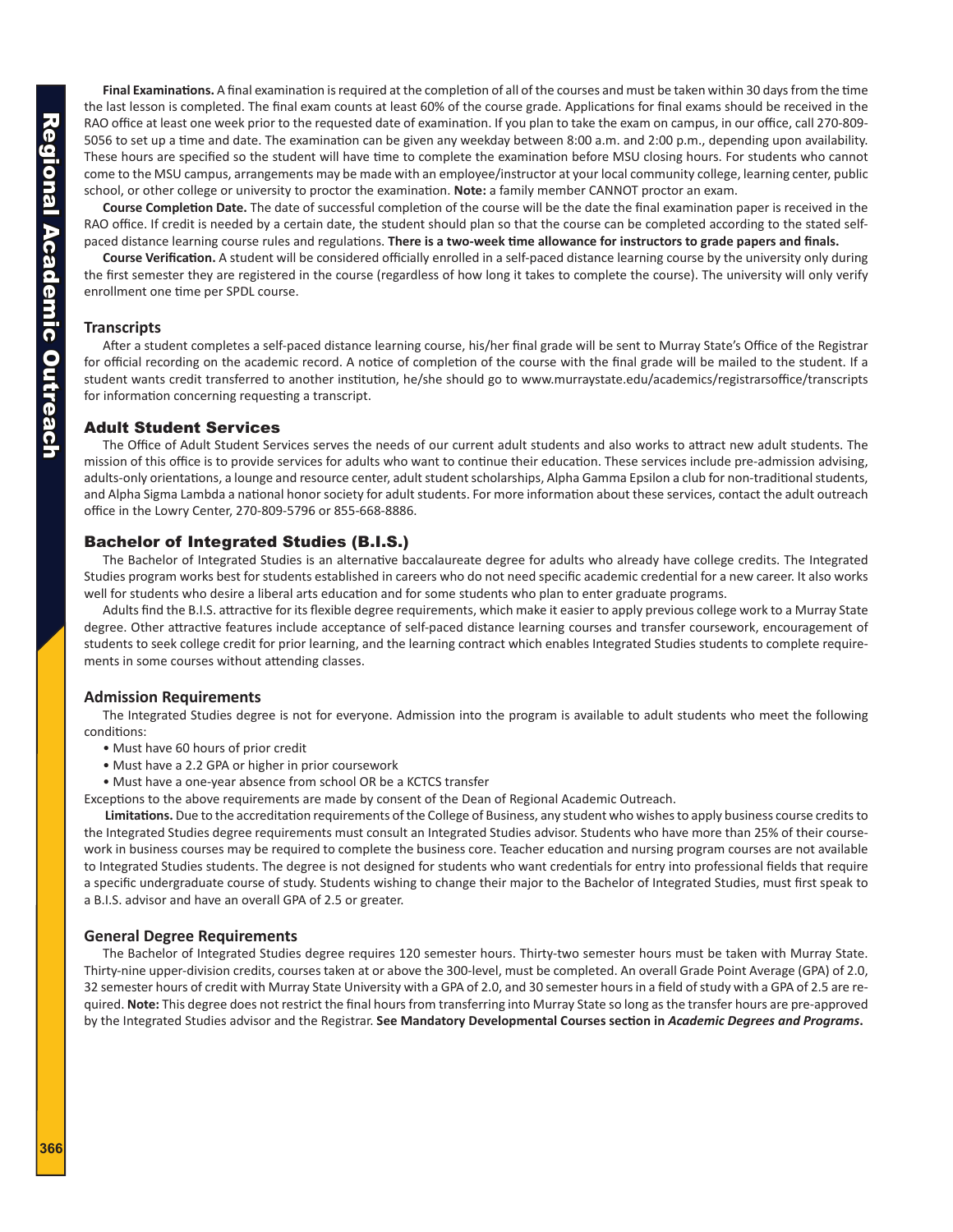# **Bachelor of Integrated Studies**   $CIP 24.0102$

| • Oral and Written Communication                                                                                      |
|-----------------------------------------------------------------------------------------------------------------------|
|                                                                                                                       |
| One University Studies elective in this category  3                                                                   |
| •Global Awareness, Cultural Diversity, and the World's Artistic Traditions                                            |
| One University Studies elective in this category  3                                                                   |
| • Scientific Inquiry, Methodologies, and Quantitative Skills                                                          |
| One University Studies science course with lab 4-5                                                                    |
| One University Studies mathematics course 3-5                                                                         |
| . Social and Self-Awareness and Responsible Citizenship                                                               |
| One Ethics, Social Responsibility and Civic Engagement                                                                |
|                                                                                                                       |
|                                                                                                                       |
| . World's Historical, Literary, and Philosophical Traditions                                                          |
|                                                                                                                       |
|                                                                                                                       |
| • University Studies Approved Electives                                                                               |
| Choose nine hours from the list of University Studies electives. No more than two courses from one thematic category. |
|                                                                                                                       |
| 399 Seminar in Integrated Studies<br><b>BIS</b>                                                                       |
| 437 Senior Project<br>BIS                                                                                             |
| Field of Study (18 hrs)                                                                                               |
| Research Methods (6 hrs)                                                                                              |
|                                                                                                                       |
| Portfolio credits (max. 30 semester credit hours)                                                                     |
| Military and professional courses                                                                                     |
| Credits from accredited institutions                                                                                  |
|                                                                                                                       |

# **Field of Study**

The field of study is a planned academic concentration agreed upon by the student and the Integrated Studies advisor. The field may be interdisciplinary (for example, humanities or American studies) or it might be built upon a core consisting of a traditional major or minor. Some students build their field of study on the basis of courses required for admission to a graduate program. The point is that Integrated Studies students have individually designed academic concentrations that need not follow the major requirements for traditional degrees.

However designed, the field of study must include two appropriate courses in research methodology. These courses prepare the student for the culmination of the Integrated Studies program and the field of study project. A senior baccalaureate thesis is required of every student.

The field of study project is the final step in completing the Bachelor of Integrated Studies degree. The project report will be bound and displayed in the Murray State University library. It serves as a synthesis of applied learning and as a basis for an assessment of the student's analytical skills.

# **Active Status**

Students may proceed at their own pace, taking as many or as few courses as they can handle. See MSU readmission requirements in *Undergraduate Admissions* for students who have been out of school for more than two semesters.

### **Fees**

The following are fees applicable to the Bachelor of Integrated Studies degree:

- **application fee**—\$40; non-refundable; does not apply to tuition;
- portfolio assessment-\$25 for portfolio administration process and \$25 for each portfolio plus \$25 per credit hour for credits approved;
- • **undergraduate semester credit hour—**refer to the *Schedule of Fees* for more information;
- • **departmental challenge examination fee**—Refer to the *Schedule of Fees* for information.
- • **web-based course fee**—web-based courses have additional course fees. Refer to the *Schedule of Fees* for information.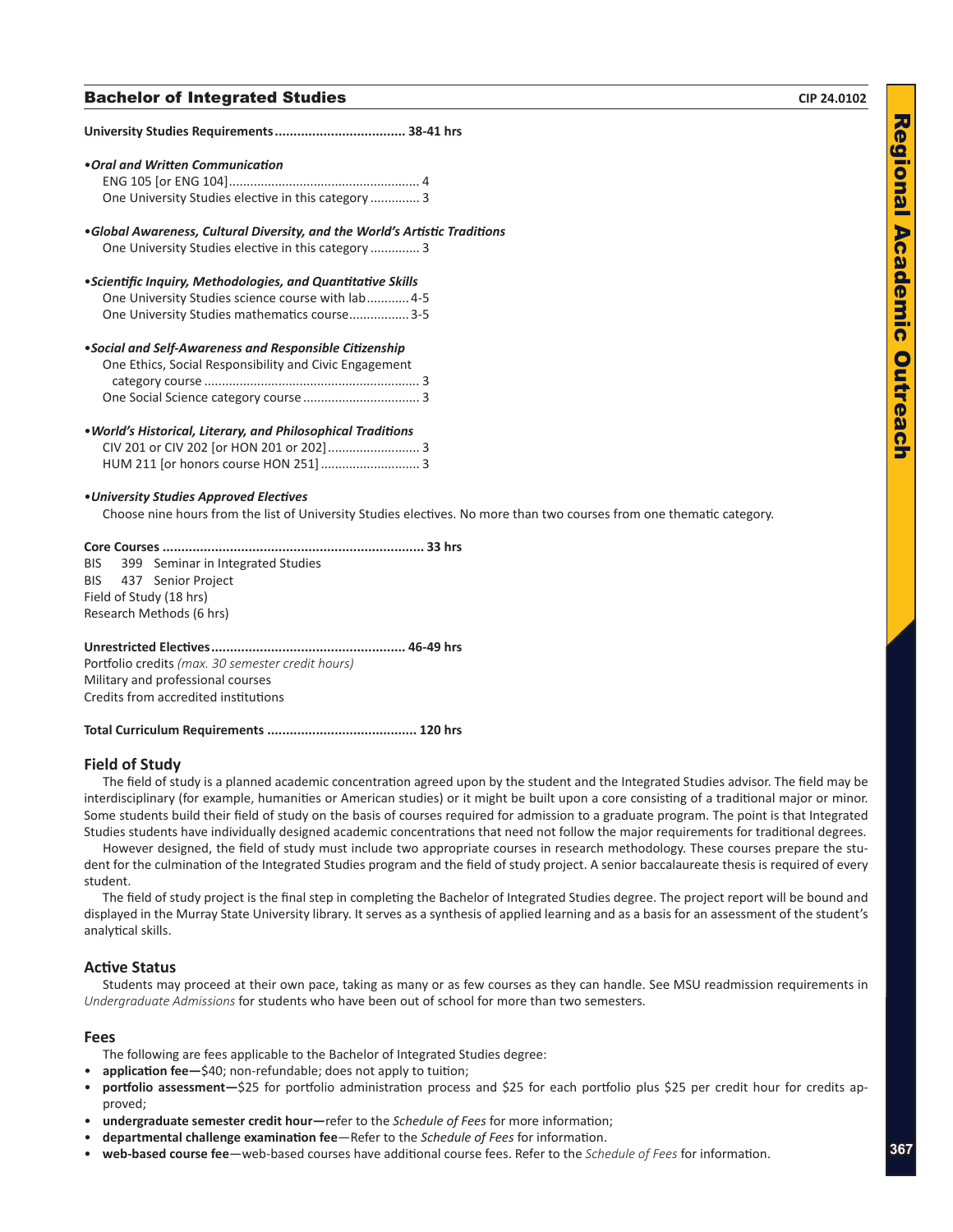# <span id="page-5-0"></span>**Earning Academic Credit**

BIS 399 is required of all Integrated Studies students for three semester hours of credit.

The learning contract is a method by which a student completes an arranged course sponsored by a department and supervised by a Murray State University faculty member.

Departmental challenge examinations measure how well a student has mastered the content of courses which are normally offered to traditional students. Applications for departmental challenge examinations are made to the concerned department.

The College Level Examinations Program (CLEP) provides a way to earn college credit by taking standardized tests. A student may arrange to take these tests at any higher education institution offering the tests. Students who have ever enrolled at Murray State must have permission to take the CLEP tests. Contact the Testing Center, 270-809-6848.

Self-Paced Distance Learning courses may be taken by mail for credit from Murray State University and other accredited institutions. For the working adult, these integrated study courses allow the student to work at his or her own pace at times convenient to the student.

Integrated Studies students may apply for credit in Murray State courses by submitting a portfolio to a willing faculty reviewer of materials to show that the student has learned the course content. A maximum of 30 semester credit hours may be awarded for credit. The Integrated Studies program maintains a portfolio guide setting forth procedures for submission and evaluation of portfolios. **Each department will determine the methods for evaluation of portfolios. Any awarded credit will not be posted to the student's official MSU transcript until the student is up for graduation with a Integrated Studies degree.**

Traditional classroom courses scheduled by Murray State University both on-campus and off-campus may be a method for completing the external degree requirements. Many courses have been especially scheduled in the evenings for the adult student. The schedule of classes may be found under *Quick Links* at www.murraystate.edu.

Transfer credit from other accredited colleges or universities can become a part of the degree program of studies. There is no maximum limit of credit hours which may be transferred to the external degree program from an accredited college or university as long as the student has maintained an overall *C* average. The student must earn a minimum of 32 semester hours of degree credit at Murray State.

Policies not stated in this section may be found by referring to Murray State University's policies in other sections of this bulletin. For additional information regarding admission criteria, degree requirements, curriculum and fees, contact a Integrated Studies Advisor, Regional Academic Outreach, Murray State University, 303 Sparks Hall, Murray KY 42071-0009, or call 270-809-4159; outside Calloway County, call toll free, 1-800-669-7654.

# Associate of Arts — General Studies

The Associate of Arts in General Studies is a degree for special populations and includes the following course requirements. **Refer to the "Degrees" section of** *Academic Degrees and Programs* **for additional degree requirements.**

| <b>ASSOCIATE:</b>      | <b>Associate of Arts Degree</b> |
|------------------------|---------------------------------|
| <b>General Studies</b> | CIP 24.0101                     |
|                        |                                 |

**University Studies Requirements................................39-43 hrs** (See *Academic Degrees and Programs* for approved University Studies selections and the section on **Mandatory Developmental Courses**.)

•*Oral and Written Communication ................................... 4 hrs*  ENG 105 [or ENG 104]

**Select courses from the categories indicated below from the approved list of University Studies courses in** *Academic Degrees and Programs***. No more than two courses in any one discipline may be taken within any one University Studies category to fulfill University Studies requirements.**

| •Global Awareness, Cultural Diversity, and the                                                                         |  |  |  |  |
|------------------------------------------------------------------------------------------------------------------------|--|--|--|--|
| • Scientific Inquiry, Methodologies, and                                                                               |  |  |  |  |
| •Social and Self-Awareness and Responsible Citizenship 6 hrs<br>One Ethics, Social Responsibility and Civic Engagement |  |  |  |  |
| • World's Historical, Literary, and                                                                                    |  |  |  |  |
| • University Studies Approved Electives10-12 hrs                                                                       |  |  |  |  |
|                                                                                                                        |  |  |  |  |
|                                                                                                                        |  |  |  |  |

**368**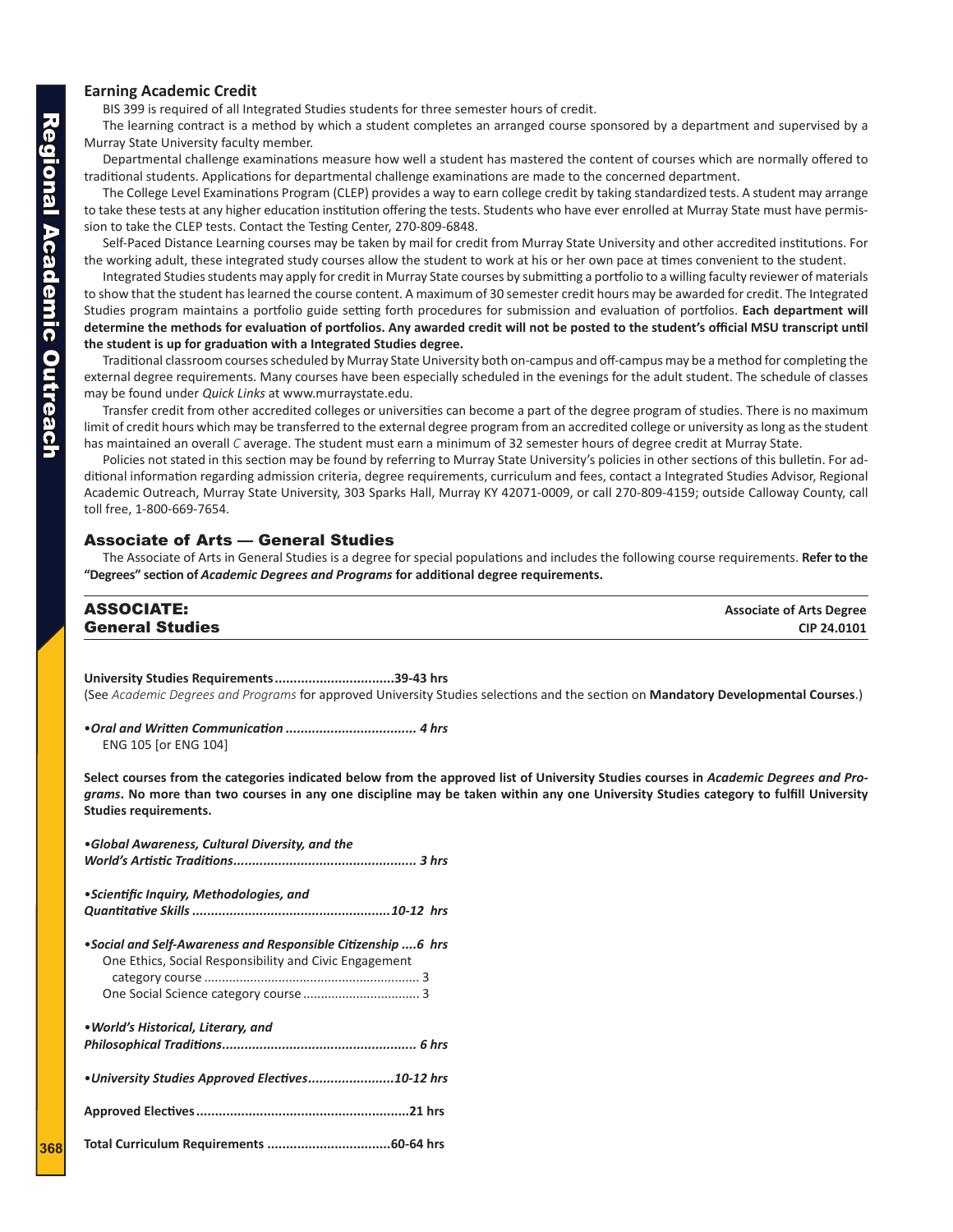# Department of Military Science

211 Blackburn Science Building 270-809-5061

<span id="page-6-0"></span>The purpose of the Reserve Officer Training Corps (ROTC) program is to qualify college students for commissioning in the United States Army as officers in the grade of Second Lieutenant. This includes the Active Army (AD), National Guard (NG), and U.S. Army Reserves (USAR). This program of study is designed to develop the individual leadership and management skills that are necessary as an officer and equally beneficial and applicable to most other professions or vocations.

The Department of Military Science offers a four year and two year course of instruction which are divided into two phases, the basic course and the advanced course. Prerequisites for entry into the advanced course are 10 hours of basic Military Science courses, which include MIL 101, MIL 102, MIL 201 and MIL 202, or complete MIL 210 (Basic Cadet Summer Training Course at Ft. Knox, KY). Qualified veterans, NG, or USAR personnel may qualify for immediate placement in the advanced course. Students must have at least 54 credit hours and two years (4 semesters) left at Murray State University for entry into the advanced course as well.

Department of Military Science requires at least 26 hours of Military Science in the 300- and 400-level and HIS 333 to receive a minor and/or to receive a commission. Six minor hours must be upper-level courses completed in residence at Murray State University. Military Science courses such as MIL 101, MIL 102, MIL 201, and MIL 202 may be used as elective hours for students pursuing any degree at Murray State.

A student may be selected, after contracting to serve, for Active Duty or service in one of the Reserve Components (NG/USAR) upon the completion of the advance course requirements and receipt of a bachelor's degree. The student will have the opportunity to request the branch or "area" for commissioning. There are several branches to choose from:

Adjutant General's Corps Corps of Engineers Military Police Corps Air Defense **Field Artillery Nurse Corps** Armor **Finance Finance Company Company Company Company Company Company Company Company Company Company Company Company Company Company Company Company Company Company Company Compa** Artillery **Infantry Communisty Artillery Communisty Communisty Communisty Communisty Communisty Communisty Communisty Communisty Communisty Communisty Communisty Communisty Communisty Communisty Communisty Communisty Com** Aviation Medical Service Corps Signal Corps Chemical Corps **Military Intelligence** Transportation

Those students who desire to enter active duty are obligated to serve up to four years (depending if scholarship or not). Students choosing a Reserve Component option may request a Guaranteed Reserve Forces Duty (GRFD) contract. Students selecting this option serve on active duty for the duration of the branch school chosen then serve six (6) years for the National Guard or United States Army Reserve.

National scholarships are available which cover the cost of tuition and books. Information on National Scholarships may be found at www. goarmy.com. Students must apply for National Scholarships during their junior or senior year of high school. National Scholarship recipients and contracted cadets receive a monthly stipend during the school year. ROTC enrolled students may apply for housing scholarships and tuition scholarships as available. For more information on scholarships, contact the Department of Military Science 270-809-5061. Students qualifying for the advance courses may also belong to a NG or USAR unit under the Simultaneous Membership Program (SMP) and receive financial benefits by both ROTC and the NG or USAR unit.

Military manuals are provided by the Department of Military Science. All advanced course contracted cadets attend a leadership practicum in the summer between their junior and senior years of ROTC.

# FOUR YEAR MINOR: Military Science

- **Required Courses ........................................................... 36 hrs**
- HIS 333 Military History of the United States
- MIL 100 Physical Conditioning Lab
- MIL 101 Introduction to the Army and Critical Thinking
- MIL 102 Introduction to the Profession of Arms
- MIL 201 Foundations of Leadership
- MIL 202 Foundations of Tactical Leadership
- MIL 301 Adaptive Team Leadership
- MIL 302 Applied Team Leadership
- MIL 401 Mission Command and the Army Profession
- MIL 402 Mission Command and the Company Grade Officer
- MIL 410 Leader Development-Advanced Cadet Summer Training<sup>1</sup>

1 Leadership practicum during the summer session that is not required to obtain the four year minor; however, it is required for commissioning selection and contracted cadets.

Students have the option to qualify and compete for contracting as a cadet in ROTC to become eligible to commision as an officer in the U.S. Army after selection and completion of an undergraduate degree.

Students who enroll in any military science course incur no military obligation. Basic level courses are conducted in the same manner as are other courses taught at the University.

Students entering into the advance course must be of high moral character and meet required medical, aptitude, and GPA requirements. In addition, if contracted as a cadet, students must sign an agreement to fulfill any obligations and a military service requirement in either the Reserve Component, or Active Army upon completion of ROTC and graduating from Murray State. This will not be valid if a cadet is disqualified, disenrolled, or not selected for commissioning as an officer; however, some obligations may remain.